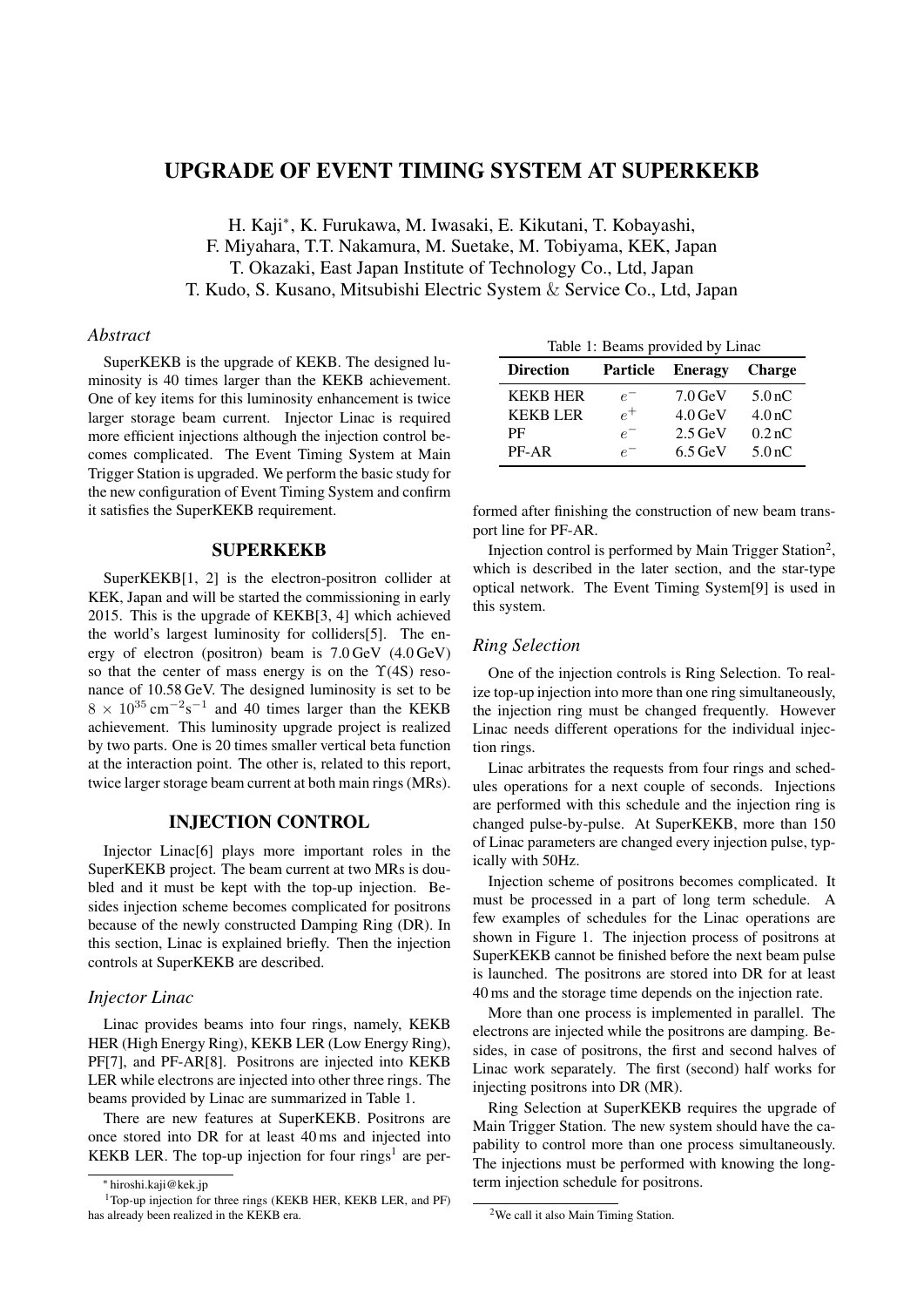

Figure 1: Examples of injection schedule. In cases of 25 Hz (*e <sup>−</sup>*) : 25 Hz (*e* <sup>+</sup>) at KEKB, 25 Hz : 25 Hz at SuperKEKB, and 40 Hz : 10 Hz at SuperKEKB are shown. The brown and green arrows indicate electron and positron injections, respectively.

## *Bucket Selection*

The other important control is Bucket Selection[10]. This is implemented only when a beam is provided into the KEKB MRs. There are 5120 RF-buckets in each MR. The operator send a request to Linac about the fill pattern into the RF-buckets. The Bucket Selection system controls the injection RF-bucket to realize the requested fill pattern.

The injection RF-bucket is controlled with changing the delay time of Linac operation. In the individual 20 ms periods, the Linac operation is synchronized with the reference signal which is made from the revolution of injection ring. In case of MRs, Linac is operated with adding delay time to this reference signal. In this method, the injection RFbucket is determined with the delay time. For example, if Linac is operated after 96.3 ns longer delay time, the beam pulse is injected into the 96.3 ns later RF-bucket.

The delay time is set to be  $0-493 \mu s$  with 96.3 ns step. For considering the RF frequencies of Linac (2856 MHz) and MRs (508.9 MHz), an opportunity of injection comes every 96.3ns. After 5120 opportunities, it takes 493 *µ*s, all RF-buckets have their own injection opportunities. The 493 *µ*s cycle of reference signal is used at KEKB.

In case of the positron injection at SuperKEKB, the delay time for Bucket Selection becomes longer and to be 0– 11.34 ms with 96.3 ns step since the DR-bucket also must be considered. All of MR-buckets can be selected in the 0–493 *µ*s delay time. However, the DR-bucket coupled with injection MR-bucket changes every 493 *µ*s period. We choose the harmonic number of 230 for DR so that there are 23 kinds of combination between DR-bucket and MRbucket. Then, the delay time for selecting both DR-bucket and MR-bucket becomes at most  $11.34 \text{ ms } (= 493 \mu s \times 23).$ 

Main Trigger Station needs the upgrade also for Bucket

Selection. All triggers must be synchronized with the reference signal for selecting the RF-bucket with the above mentioned delay time method. At KEKB, the analog coincidence of injection trigger and reference signal is performed in 50 Hz. However, it becomes difficult since the cycle of reference signal is expanded to be 11.34 ms.

We choose the different approach to synchronize triggers with the reference signal. The new configuration of Event Timing System for SuperKEKB is developed.

# EVENT TIMING SYSTEM AT SUPERKEKB

We use the Event Timing System at Main Trigger Station. The timing trigger and the instruction for actions in the next injection are delivered from this system to the Linac local devices. In this section, the Event Timing System and its new configuration at SuperKEKB is introduced.

#### *Event Timing System*

The Event Timing System is composed of optical network connections between an Event Generator (EVG) and an Event Receiver (EVR). The EVG sends 1 byte data named Event-Code. It is encoded with 8B10B encoding so that the delivered Event-Code indicates precise timing. One optical cable can be considered as 256 cables of trigger line since the Event-Code is distinguished into 256 types. The EVR receives the Event-Code and activates the programmed action, such as the NIM/TTL signal production, on the Event-Code timing. The action can be programmed for the individual Event-Code types and the CPU interruption also is possible.

At the SuperKEKB project, we use the MRF products, VME-EVG-230 and VME-EVR-230RF[9]. We have knowledge and experience to operate these modules from the KEKB project. The EVG is installed at Main Trigger Station. The operation is synchronized with the 114.24 MHz of RF clock at Linac. Therefore, the Event-Code is delivered with the timing in units of  $8.8 \text{ ns}$  (= 96*.*3 ns*/*11). The EVRs are installed with the local devices along with the Linac beamline. They interrupt the CPU to change the configuration of local devices. The preparation for the injections to the individual rings has been programmed at the local EVRs in advance.

## *Configuration at Main Trigger Station*

Main Trigger Station is placed the vertex of optical network and connected with the local devices. The EVG delivers two kinds of Event-Code. One is used for the timing trigger and the other is for the instruction to the local devices about the actions in the next pulse.

We upgrade the Event Timing System at Main Trigger Station to satisfy the complicated requirements of SuperKEKB injection. Figure 2 is the new configuration. The two-layers configuration of EVGs is developed.

The upper-layer EVG is operated with the long term sequence. This is triggered once a few second by the analog coincidence of injection triggers (20 ms period, 50 Hz)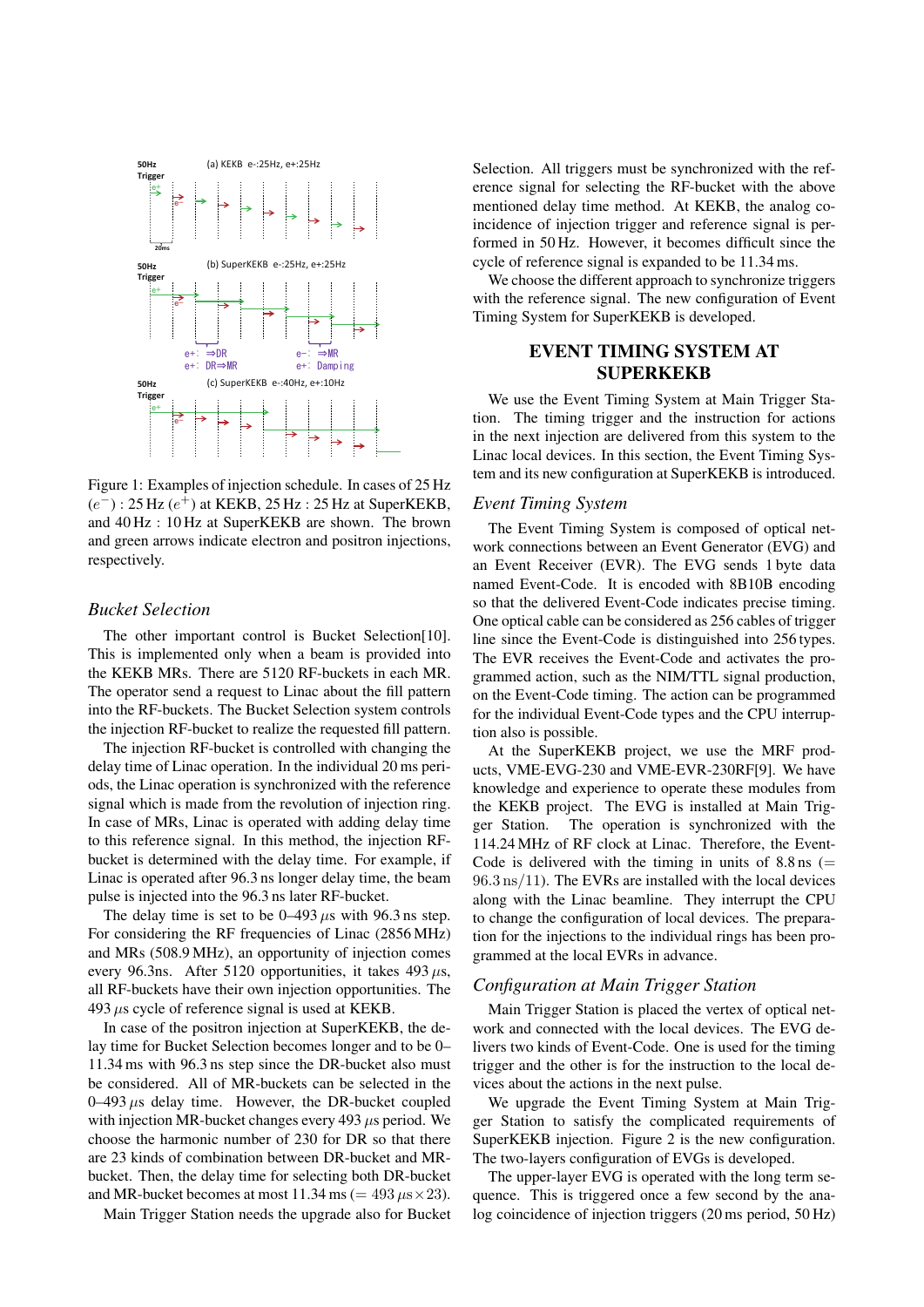

Figure 2: Configuration of Event Timing System at Main Trigger Station. Two layers of EVGs are composed. The upper-layer EVG is operated with a few seconds of sequence and generate Event-Codes in 50Hz. The lowerlayer EVGs are operated with the 50Hz trigger and generate Event-Codes with adding delay time for Bucket Selection. The transmission of Event-Code is shown by green arrow. The signal lines for PF and PF-AR are omitted on this figure. Subsequently, they will be described in the separate paper.

and the reference signal (11.34 ms). The injection schedule is programmed on this EVG and the Event-Codes for timing trigger are delivered to the lower-level in 50 Hz. The positron injection via DR is possible since its longer injection process can be programmed on this EVG as a part of long term schedule.

There are two lower-layer EVGs. The first and second halves of Linac are separately controlled by them. They are operated in 50 Hz and delivered Event-Codes to the local devices with adding the delay time for Bucket Selection. The calculation of delay time is possible since the time relation between every input trigger and the reference signal is precisely controlled by the upper-layer EVG.

## PERFORMANCE STUDY

The performance study for the new configuration of Event Timing System is carried out. Although we continue to use the same model of Event Timing modules since the KEKB project, there is no experience for us about two key elements in the new configuration. One is the two-layers configuration of EVGs. The other is the EVG operation with long term sequence, such as a few seconds, by one input trigger. We study whether the new system satisfies timing accuracy of *O*(100) ps, which is the requirement for the timing trigger in the SuperKEKB injection.

The setup of performance test is shown in Figure 3. The two-layers configuration of EVGs is produced. The most downstream EVR should be placed distantly with the Linac local devices in the real operation. However, in this test, it



Figure 3: Test setup. The two-layers EVGs configuration is produced. The timing accuracy of output trigger is examined as a reference of RF clock. The transmission of Event is shown by green arrow.

is inserted in the same VME bus and controlled from the same CPU as other Event modules for simpleness. We use the sampling oscilloscope and the accuracy of timing measurement is better than 1 ps. The EVGs are synchronized with the 114.24 MHz of RF clock. The timing of same RF clock is measured with triggering by the Event System.

Figure 4 is an example of measurements. The mean and standard deviation of measurements are checked and they are defined as trigger-timing and jitter, respectively.

The effect to the accuracy of trigger-timing is studied when the upper-level EVG is operated with the long term sequence. The results are shown in Figure 5. The upperlayer EVG is operated with different length of sequence from 8.8 ns (one RF clock) to  $\sim$ 2 s (2 × 10<sup>8</sup> RF clocks) and generates an Event-Code at the end of sequence. We confirm the two-layers configuration works well. The trigger provided by this setup is accurate and its jitter is to be always *∼*10 ps. There is no significant difference in the resultant jitters when we change the length of sequence up to *∼*2 s.

We study also the long term stability. Figure 6 is the re-



Figure 4: An example of timing measurement. The timing on phase zero of RF clock is measured by the oscilloscope. The mean and standard deviation is determined statistically after collecting 1000 samples. They are determined as the trigger-timing and jitter, respectively.